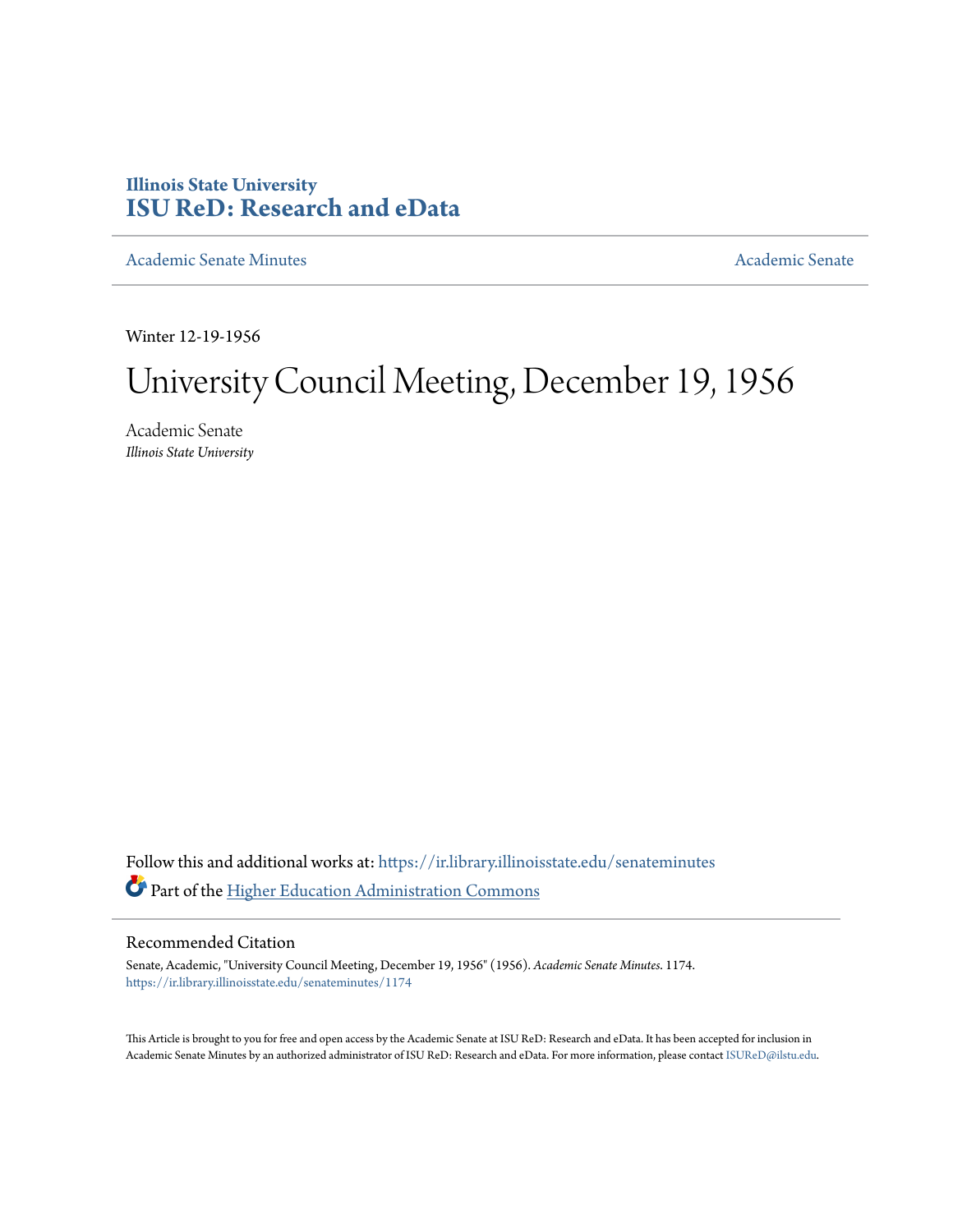December 19, 1956

The regular meeting of the University Council was called to order at 7:15 by the chairman. Mr. Sorensen.

Members Present Robert Bone Chris De Young Victor Gimmestad Arthur Larsen Harry Love lass Clyde McCormick<br>Burton O'Connor Elizabeth Russell Clarence Sorensen Ruth Stroud Herman Tiedeman<br>Bjarne Ullsvik<br>Arthur Watterson Leo Yedor

 . Members Absent Ruth Zimmerman

·Non-Members Present DeVerne Dalluge Dorothy Fensholt Howard Hancock T, E. Rine Robert.Tomlinson Sadie Udstuen Esther Vinson Lela Winegarner

The minutes of the previous meeting were approved as written.

The first item on the agenda was a report regarding the organization of the Faculty Salary Committee. The chairman stated that he had met with this committee to help with its organization. Members of this committee who were present were asked to participate in the discussion which followed. Mr. Tomlinson raised the question as to whether this committee is responsible to the Council. Mr. Sorensen read from the Council By-Laws, Article Seven, Section 2A*1* which states that one of the specific duties of the Council is to select or supervise the selection of faculty committees. After some discussion, Mr. Bone moved that a Committee consisting of a representative from the Council, Chairman of the former Salary Committee and Chairman of the present Salary Committee discuss procedures and make suggestions to the Council as to principles wider which the Salary Committee might operate. The motion was seconded by Miss Russell and was passed. It was recommended that the Council representative be selected by the Executive Committee.

The chairman read some communications to the Council. Mr. Sorensen had received a letter from Mr. Bone nominating Mr. O'Connor as a new member of Committee on Committees. He also received a letter from Mr. T. E. Rine, Chairman of Committee on Committees, recommending that the Professional Affairs Committee be discontinued, that the Social Affairs Committee be shifted to the Public Relations Area and that we discontinue the Faculty Personnel Area. Mr. Tiedeman moved that Mr. Rine's request be approved. The motion was seconded by Mr. Watterson and was passed.

The question was raised regarding the supervision of the elections to the various faculty committees. Mr. McCormick moved that the Executive Committee appoint someone on the Council to take responsibility for elections. The motion was seconded by Mr. Bone and was passed.

Mr. Hancock, Chairman of the University APT Committee, reported for the Committee regarding appointment of new faculty members. He presented a form to be used by the head of a department in making a recommendation for a new appointment.

No. 10